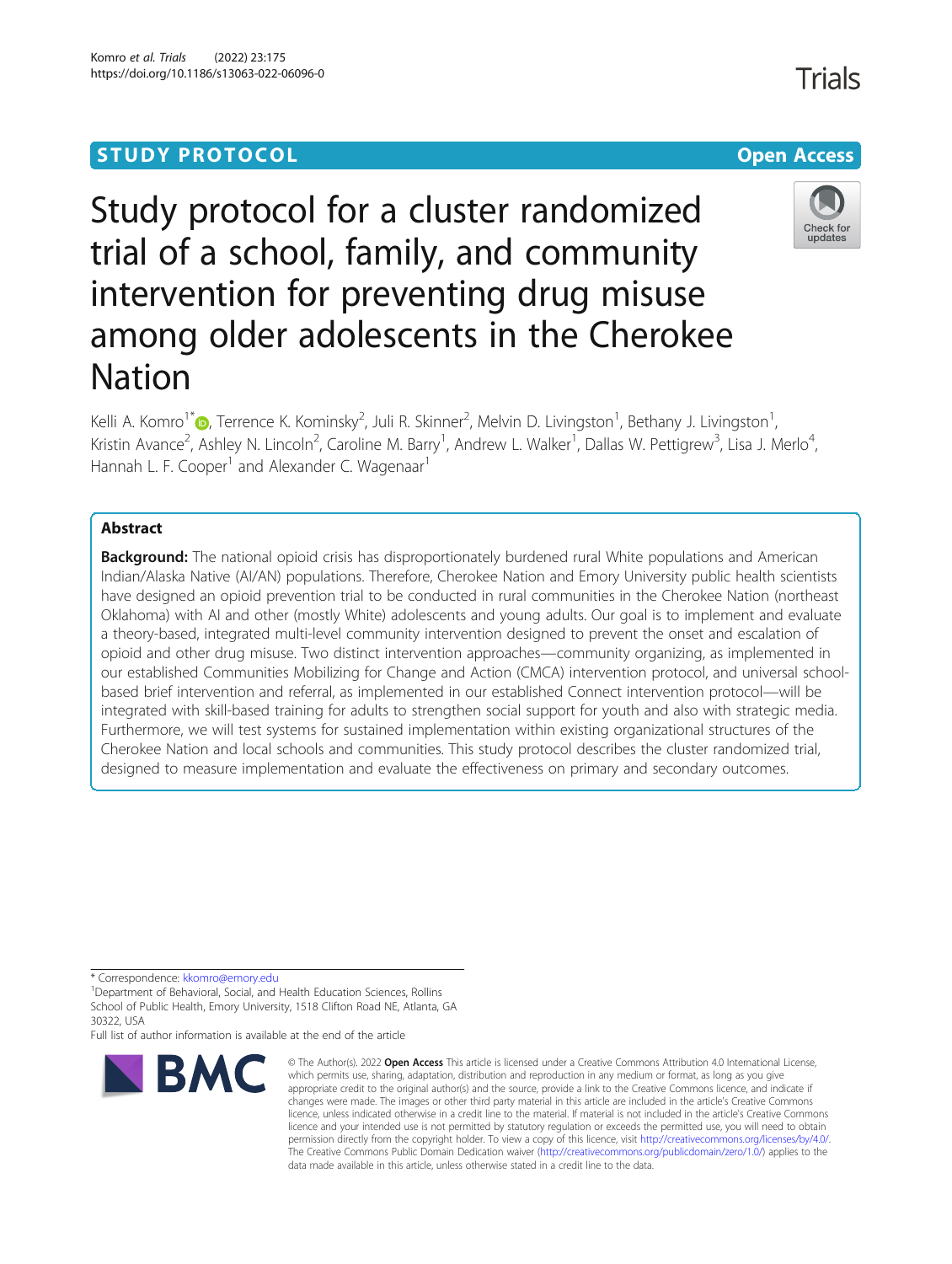Methods: Using a cluster randomized controlled design and constrained randomization, this trial will allocate 20 high schools and surrounding communities to either an intervention or delayed-intervention comparison condition. With a proposed sample of 20 high schools, all enrolled 10th grade students in fall 2021 (ages 15 to 17) will be eligible for participation. During the trial, we will (1) implement interventions through the Cherokee Nation and measure implementation processes and fidelity, (2) measure opioid and other drug use and secondary outcomes every 6 months among a cohort of high school students followed over 3 years through their transition out of high school, (3) test via a cluster randomized trial the effect of the integrated CMCA-Connect intervention, and (4) analyze implementation costs. Primary outcomes include the number of days during the past 30 days of (1) any alcohol use, (2) heavy alcohol use (defined as having at least four, among young women, or five, among young men, standard alcoholic drinks within a couple of hours), (3) any marijuana use, and (4) prescription opioid misuse (defined as "without a doctor's prescription or differently than how a doctor or medical provider told you to use it").

**Discussion:** This trial will expand upon previous research advancing the scientific evidence regarding prevention of opioid and other drug misuse during the critical developmental period of late adolescent transition to young adulthood among a sample of American Indian and other youth living within the Cherokee Nation reservation.

Trial registration: ClinicalTrials.gov [NCT04839978](https://clinicaltrials.gov/ct2/show/NCT04839978). Registered on April 9, 2021. Version 4, January 26, 2022

Keywords: Opioids, Marijuana, Alcohol, Primary prevention, Multi-level intervention, Youth, American Indian, Rural

# Contributions to the literature

Rural Whites and American Indian/Alaska Native (AI/AN) populations are two subgroups that have been hit hard by the opioid crisis, and also experience persistent disparities related to alcohol problems and suicide risk. Early onset of alcohol and other drug use during the adolescent years is a risk for the development of substance use disorder in adulthood. This study will be the first to test a theory-driven and community-engaged implementation of an integrated school, family, and community drug preventive intervention to target opioid and other drug misuse among older adolescents in the context of rural, American Indian, and multiracial communities within the boundaries of a tribal reservation.

Findings will contribute to gaps in the implementation literature regarding implementation processes and effectiveness of school, family, and community prevention strategies in underresourced and under-served rural and tribal communities.

# Background

Increased rates of drug- and opioid-involved overdose deaths, along with alcohol-related mortality and suicide, have contributed to an unprecedented rise in midlife mortality—compellingly labeled as "deaths of despair" [\[1](#page-12-0), [2](#page-12-0)]. Significant and widening disparities exist for subgroups of the population by race/ethnicity, socioeconomic status, and geographic area—disparities driven by adverse economic trends, socioeconomic inequality, and vulnerabilities due to historical trauma, discrimination, and lack of resources [\[2](#page-12-0)]. Rural Whites and American Indian/Alaska Native (AI/AN) populations are two subgroups hit hard

by the opioid crisis, which have also experienced persistent disparities related to alcohol and suicide risk [\[2](#page-12-0)–[4\]](#page-12-0).

The COVID-19 pandemic heightened concern for the risk of mental health and substance use problems [\[5](#page-12-0)–[7](#page-12-0)]. Indeed, provisional data indicate an alarming 27% increase of drug overdose deaths from September 2019 to September 2020, rising to rates higher than during the previous height of the opioid epidemic in 2017 [\[8](#page-12-0)]. Survey data from June 2020 indicate that nearly half of adults reported at least one adverse mental or behavioral health symptom, with the highest levels among young adults aged 18–24 years (75%) and those who held less than a high school diploma (66%) [\[9\]](#page-12-0). Young adults reported significant increases in mental health and substance use symptoms during COVID-19 [\[10](#page-12-0)].

Primary prevention, by addressing risk and protective factors related to the onset and sequence of mental health symptoms and drug use, is key to reversing the alarming trends and disparities. Early onset of drug use during the adolescent years is a risk factor for faster transition to substance use disorder during adolescence and into adulthood. Adolescents aged 12 to 17 who reported initiation of cannabis or prescription drug misuse during the past year were nearly twice as likely to have a substance use disorder (SUD) than young adults aged 18 to 25 who initiated within the past year [[11\]](#page-12-0). Alcohol and cigarette use preceding initiation of marijuana use remains the most prevalent sequence of drug use onset among youth, but opioid misuse is playing a more prominent role in the development of SUDs among younger generations [\[12](#page-12-0)]. Adolescents who engage in simultaneous co-ingestion of opioids and other drugs have greater odds at age 35 of alcohol use disorder, cannabis use disorder, other drug use disorder, and any substance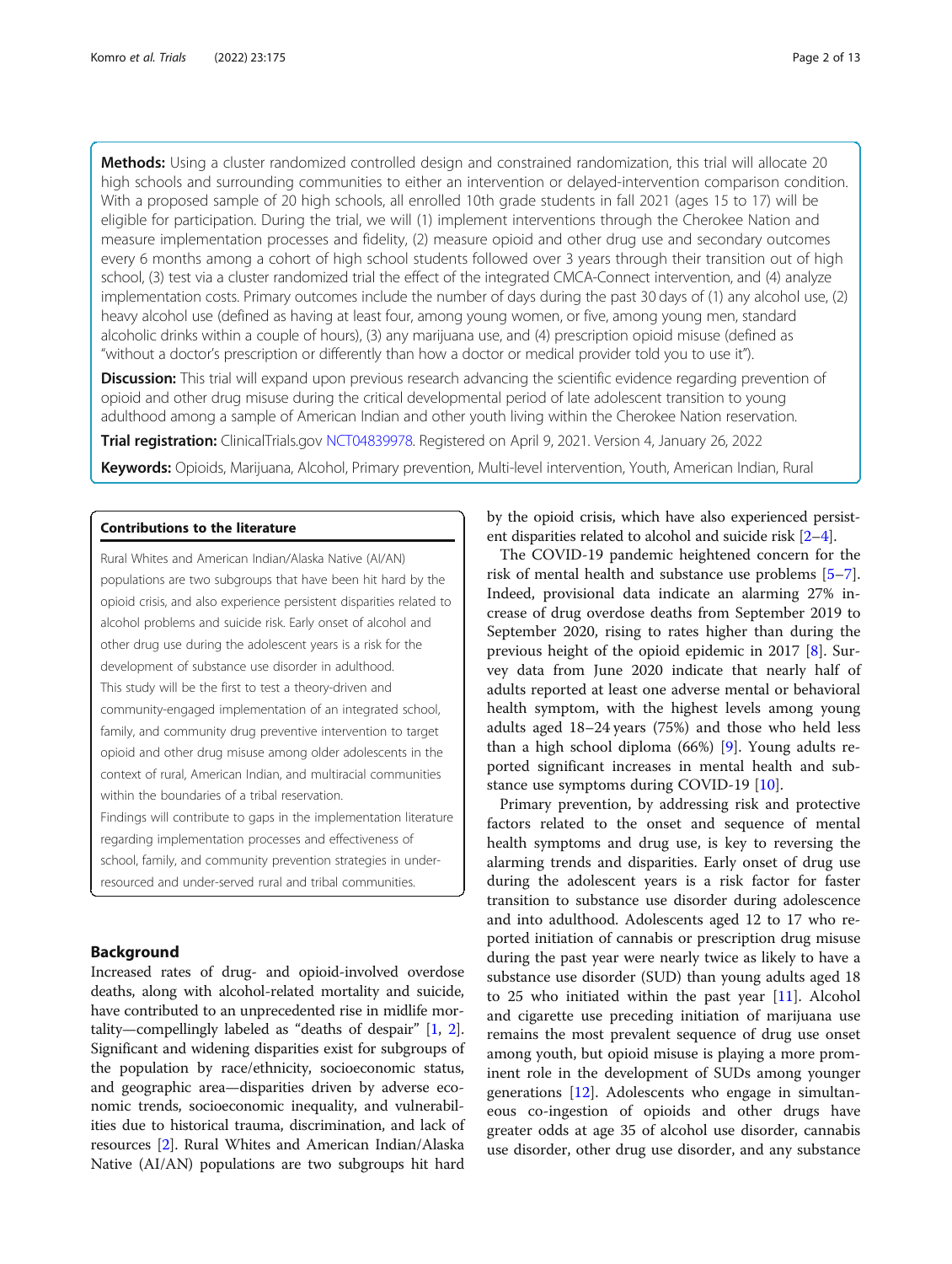use disorder, relative to those with no history of nonmedical opioid use during adolescence [[13\]](#page-12-0).

Our trial is focused on universal primary prevention for rural older adolescents living in or near the boundaries of the Cherokee Nation reservation, a 6950 square mile area within 14 counties of northeast Oklahoma. Within the reservation area fixed by treaty in 1866, the Cherokee Nation currently shares jurisdictional authority with the State of Oklahoma and county and municipal governments. Cherokee Nation is the largest federally recognized American Indian tribe with 369,295 registered tribal members. During 2014–2016, within the 14-county region, the age-adjusted rate of overdose death involving opioids ranged from 13 to 36 per 100,000 [\[14\]](#page-12-0), the lower end of the range being higher than in Oklahoma as a whole (11.6) and similar to the US average (13.3) [\[15\]](#page-12-0). Oklahoma has had one of the highest rates of opioid overdose mortality [\[3](#page-12-0)], and provisional data indicate that drug overdose deaths rose by 16% from September 2019 to September 2020 [\[8](#page-12-0)].

This preventive intervention will be implemented through Cherokee Nation Behavioral Health and builds upon the strengths and services provided by Cherokee Nation Health Services, which is the largest tribally operated health care system in the USA [\[16](#page-12-0)]. Cherokee Nation Behavioral Health provides prevention, treatment, and recovery services [\[17](#page-12-0)]. Prevention activities include public education, social norm campaigns, training to schools and other community organizations, and individual, family, and group counseling. Treatment services include medically assisted treatment, assistance for inpatient treatment, and wraparound care management for clients and their families. In 2013, Cherokee Nation Behavioral Health started the Helping Everyone Reach Out (HERO) Project. The HERO Project is a comprehensive strategy to improve outcomes for Cherokee (and other American Indian) children and families within the Cherokee Nation reservation by providing a spectrum of community-based services and support for children and youth with or at risk for mental health or other challenges. Cherokee Nation Behavioral Health has emphasized children and youth services and public health approaches to reach an under-served population with high rates of trauma, setting the stage for partnerships with academic scientists to meet challenges with evidence-based community-driven approaches.

In a previous NIH-funded prevention trial in the Cherokee Nation, we found that an alcohol-focused school- and community-based preventive intervention reduced alcohol use among adolescents, but also had beneficial spillover effects that reduced other drug use, including prescription drug misuse [\[18](#page-12-0), [19](#page-12-0)]. Other prevention trials have also found that involving multiple community systems is effective for the prevention of

drug use among adolescents and young adults [\[20](#page-12-0), [21](#page-12-0)]. Interventions to prevent initiation and progression of alcohol, marijuana, and opioid misuse among rural adolescents need to address barriers to accessing health and social services, facilitators of access to harmful drugs, family and community cohesion, and educational and economic opportunities [\[2](#page-12-0), [22](#page-12-0), [23](#page-12-0)]. Given the multi-level and multi-system determinants of substance misuse, we have designed a multi-level intervention with delivery at the school and community levels.

# Contribution of this trial

This study will be the first to test a theory-driven and community-engaged implementation of an integrated school, family, and community drug preventive intervention to target opioid and other drug misuse among older adolescents in the context of rural, American Indian, and multiracial communities within the boundaries of a tribal reservation. Findings will contribute to gaps in the implementation literature regarding implementation processes and effectiveness of school and community prevention strategies in under-resourced and underserved rural and tribal communities.

# Objectives and aims

The trial will achieve the following aims: (1) implement school-, family-, and community-level interventions through existing structures of Cherokee Nation Behavioral Health and Oklahoma public schools and measure implementation processes and fidelity at the individual, school, and community levels; (2) measure primary drug use and secondary outcomes at the individual level; (3) test the effect of the integrated community (CMCA) and school and family (Connect) intervention; and (4) analyze implementation costs.

# Method

# Trial management

The current trial was funded through the National Institutes of Health (NIH) Helping to End Addiction Longterm (HEAL) Initiative ([https://heal.nih.gov/research/](https://heal.nih.gov/research/new-strategies/preventing-opioid-use-disorder) [new-strategies/preventing-opioid-use-disorder\)](https://heal.nih.gov/research/new-strategies/preventing-opioid-use-disorder). The NIH HEAL Preventing Opioid Use Disorder in Older Adolescents and Young Adults Initiative (HPI), funded by the National Institute on Drug Abuse (NIDA), supports the development and dissemination of strategies to prevent opioid misuse and opioid use disorder among vulnerable populations of young people. The HEAL Prevention Cooperative (HPC) consists of 10 HPI research projects and a coordinating center that work across a variety of settings and populations to test preventive intervention strategies. The HPI coordinating center (RTI International, principal investigators (PIs) Phillip Graham, Ty Ridenour) facilitates data harmonization,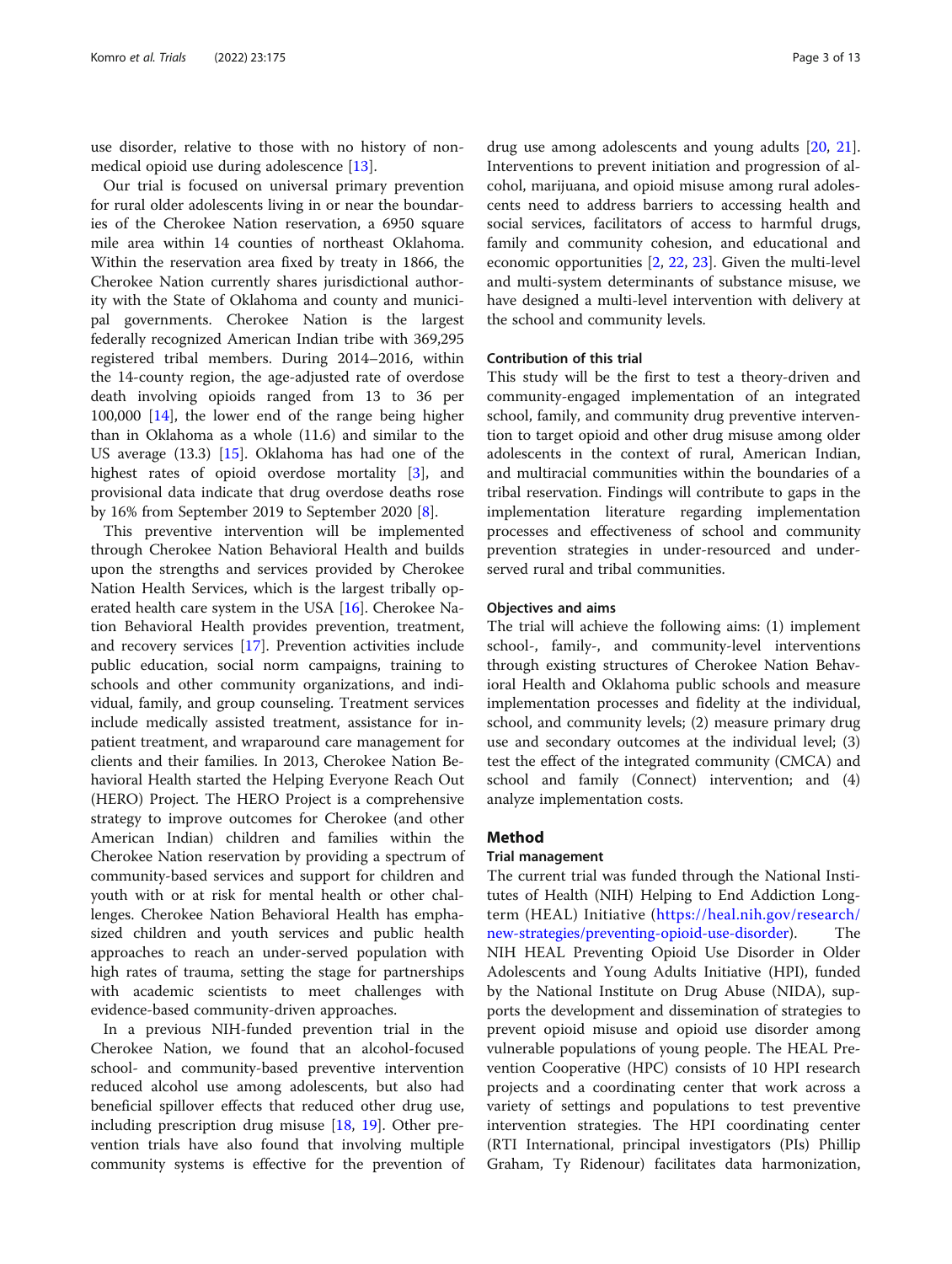implementation science, cost-effectiveness research, and dissemination of study findings across the 10 HPI projects.

The prevention trial in the Cherokee Nation is led by a team at Emory University and Cherokee Nation Behavioral Health. The following investigators have primary responsibilities in their respective areas of expertise: PI Komro: overall study management, recruitment, intervention refinement, intervention implementation, implementation measurement, outcome measurement, and analysis; PI Skinner: intervention refinement, intervention implementation, and implementation measurement; PI Kominsky: recruitment, outcome measurement, data collection, and analysis; Co-I Wagenaar: community intervention refinement, implementation, implementation measurement, and analysis; Co-I Cooper: community intervention refinement and outcome measurement; Co-I MD Livingston: trial design and analysis; Consultant Merlo: screening and brief intervention and motivational interviewing; Consultant Pettigrew: community intervention refinement and implementation. Project manager BJ Livingston manages all aspects of the trial, including weekly meetings with the PI and intervention team, bimonthly meetings with the evaluation team, and monthly meetings with investigators, including NIDA scientist Dr. Kathy Etz.

# Trial design

The study design is a cluster randomized trial (CRT) with one baseline survey and six follow-up surveys (Fig. 1). The intervention condition involves exposure to 3 years of an integrated multi-level intervention within the school and community. The control condition communities will be offered the project intervention materials, resources, and trainings after follow-up evaluation has been completed. Baseline assessment will take place among a cohort of youth during the fall semester of 10th grade (ages 15 to 17) before intervention initiation. Intervention activities will begin during the cohort's 10th grade year and will

continue regardless of school status and for 6 months following on-time graduation. Students who are suspended, expelled, or drop out of high school and remain within the community will continue to be tracked for follow-up surveys. Follow-up surveys will be conducted every 6 months over a 3-year period measuring changes in proximal and distal outcomes as the intervention is initiated, ramps up, and becomes routine. The final follow-up survey will be conducted 6 months after on-time graduation, allowing assessment of changes in drug use outcomes during the important transition from high school to young adulthood.

Human subjects' approval was received from the Cherokee Nation IRB, which is serving as the single IRB for this multi-site trial involving Cherokee Nation Behavioral Health and Emory University. All data collected will be de-identified and stored on secure servers accessible only to members of the research team. Any adverse events or protocol modifications will be tracked and, when indicated, reported in a timely manner to the institutional review board and funding agency.

# Study setting, participants, and recruitment

The target population is students attending high schools in small rural towns in the 14 counties that partially or fully fall within the Cherokee Nation reservation. Figure [2](#page-4-0) displays a planned flow chart for the study. Inclusion criteria for high schools include (1) counties that partially or fully fall within the Cherokee Nation reservation, (2) town population of 3000 or fewer, and (3) class size between 30 and 100 students. Exclusion criteria include (1) metropolitan and micropolitan cores (Census Bureau Rural-Urban Commuting Area codes 1 and 4) and (2) the existence of an established community drug prevention coalition. Based on the study inclusion and exclusion criteria, 28 of 60 schools met eligibility criteria. Eligible school/community units were selected for the first phase of recruitment based on geographic separation to reduce spillover risks of the community-level intervention. Twenty-four schools

|                                  |  | <b>Trial Year 1</b><br>2020-21                                                         | Year 2<br>2021-22                                                                                                                                                                                                                               | Year 3<br>2022-23      | Year 4<br>2023-24      | Year 5<br>2024-25     |
|----------------------------------|--|----------------------------------------------------------------------------------------|-------------------------------------------------------------------------------------------------------------------------------------------------------------------------------------------------------------------------------------------------|------------------------|------------------------|-----------------------|
| 20 High Schools /<br>Communities |  | 10 Randomized to<br><b>Intervention Condition</b><br>$(n \sim 500$ youth)              | <b>XINTERVENTION</b> <sup>----------------------------</sup><br>$O_{\text{BASEI INF}} \n 0_{\text{F1}} \n 0_{\text{F2}} \n 0_{\text{F3}} \n 0_{\text{F3}} \n 0_{\text{F4}} \n 0_{\text{F4}} \n 0_{\text{F5}} \n 0_{\text{F6}} \n 0_{\text{F6}}$ |                        |                        |                       |
|                                  |  | 10 Randomized to<br>Delayed-Intervention<br><b>Control Condition</b><br>$(n500$ youth) | $O_{\text{BASEI INE}} \nO_{\text{E1}} \nO_{\text{E2}} \nO_{\text{E3}} \nO_{\text{E3}} \nO_{\text{E4}} \nO_{\text{E4}} \nO_{\text{E5}} \nO_{\text{E6}} \nO_{\text{E6}}$                                                                          |                        |                        |                       |
|                                  |  |                                                                                        | Grade 10<br>Ages 15-17                                                                                                                                                                                                                          | Grade 11<br>Ages 16-18 | Grade 12<br>Ages 17-19 | Post HS<br>Ages 18-20 |
| Fig. 1 Study design              |  |                                                                                        |                                                                                                                                                                                                                                                 |                        |                        |                       |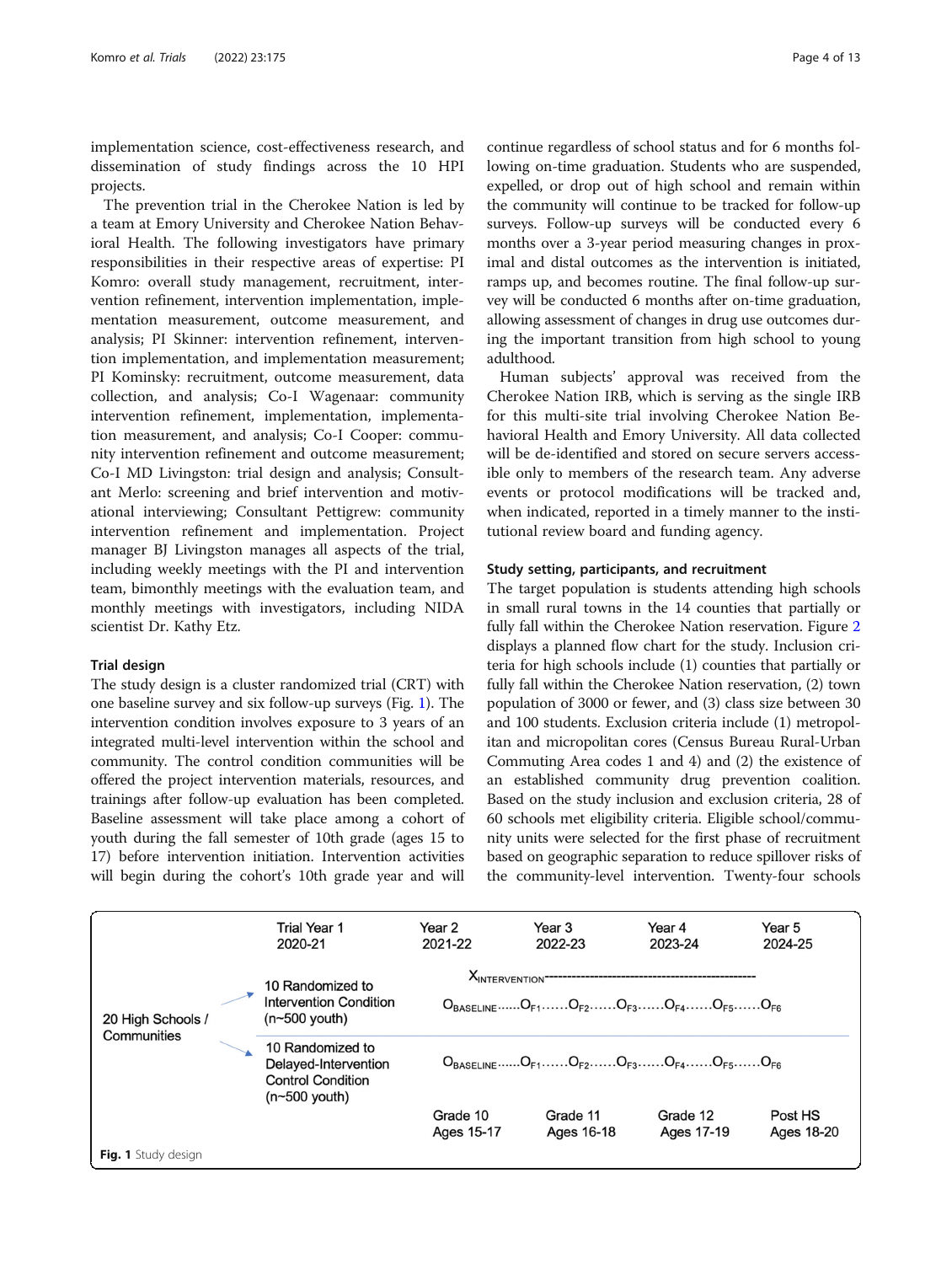<span id="page-4-0"></span>

were invited to a recruitment meeting; 22 responded and attended a Zoom meeting with the project team. Twenty of the 22 agreed to participate in the study.

All 10th grade students (ages 15 to 17 years) enrolled in the participating high schools during the fall 2021 semester will be eligible to participate in the study. The only exclusion criterion is being unable to understand written or verbal English. Based on historical records from the 20 schools, we will recruit approximately 1000 students. Participating schools will either provide the researchers with a list of the most current home addresses for all students in the grade cohort in the participating high schools or be provided with postage-paid consent letters to mail directly from school. Parent/guardian

consent letters describe the study and provide a toll-free telephone number that parents/guardians can call with questions or concerns. Home visits by PI Kominsky or the evaluation coordinator will be made when requested or if the parent is unavailable via telephone. Parents who refuse permission for their child to participate will be asked to respond by returning an addressed postagepaid postcard or by calling Cherokee Nation Behavioral Health or Emory University using toll-free telephone numbers. Also, each student will be given an assent form and opportunity to decide not to participate or withdraw their participation at any time.

A number of steps will be taken to maximize participation and retention rates. The fact that the intervention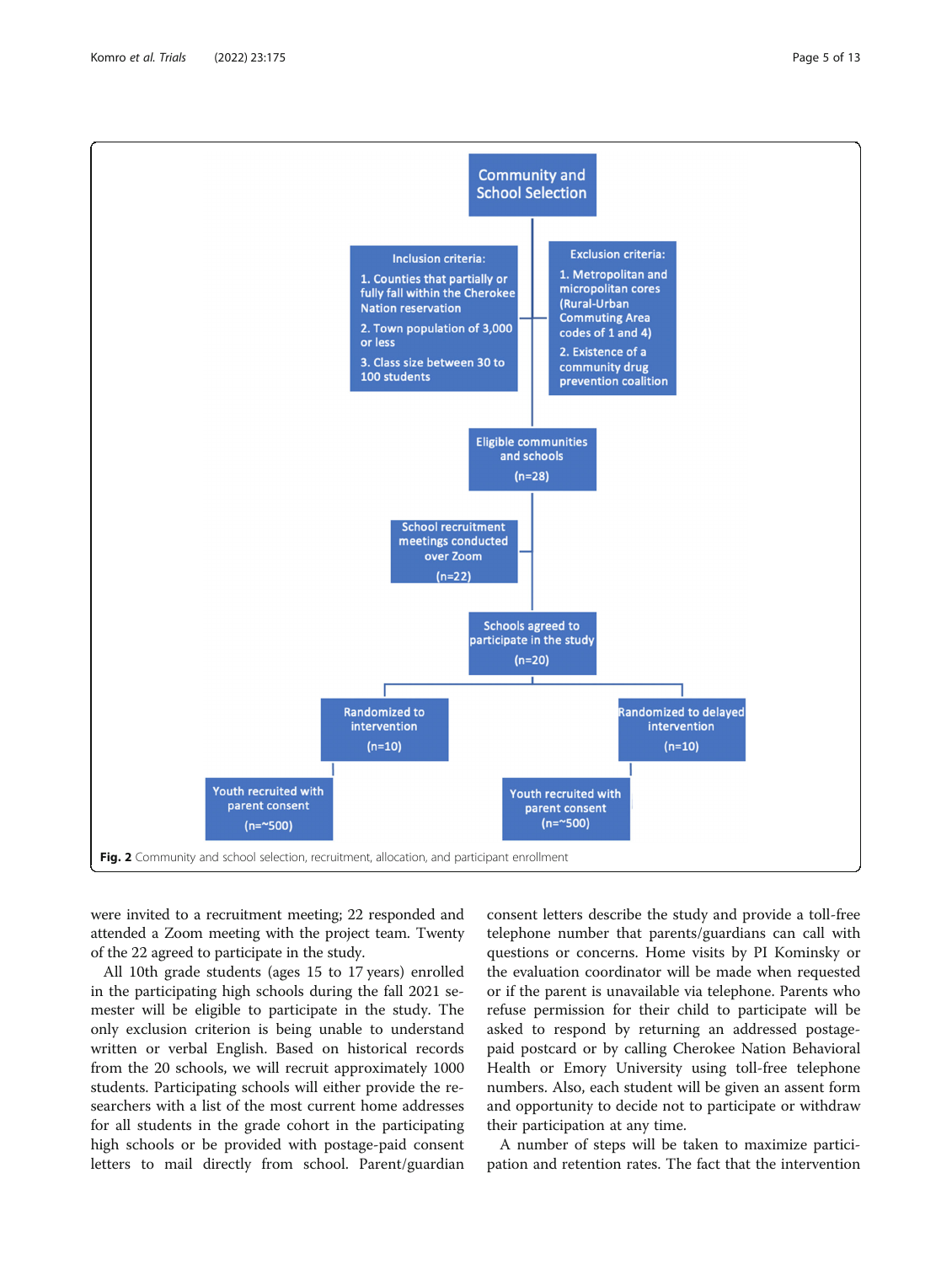and assessments proposed in this application will be endorsed by the Cherokee Nation and principals at the participating high schools should help to maximize participation rates. Primary data collection will occur in cooperation with the schools during school time, and youth will receive compensation for their time. We will use procedures for tracking and follow-up surveys including secure Internet and in-person survey administration options. Although some attrition is anticipated, a substantial proportion of the students recruited at baseline are expected to be retained in the study. In our previous prevention trial in the Cherokee Nation, we maintained over 80% participation each year of the 3 year study.

Our recruitment and retention protocol requires persistence, rapport development skills, making multiple contact attempts, tracking all efforts, and speaking directly and courteously with community members and study participants, which has worked well for the investigators' other school- and community-based studies. We have been able to recruit a sizeable percentage of the sample and experienced few refusals. As with all field studies, recruiting students and parents in this fashion necessarily introduces the potential for selection bias because those who participate may be systematically different from those who decline. However, maintaining a respectable baseline participation rate, conducting descriptive analyses to determine whether the final sample is representative of the school demographically and to ensure comparability on relevant characteristics between communities, and performing analytic operations to respondent data (e.g., weighting to adjust for nonresponse) help offset the impact of selection bias. Also, bias will be somewhat further reduced by providing financial incentives and maintaining direct contact with both parents and students.

# Constrained randomization

Following recruitment of 20 school-based clusters conducted by the PIs (Komro, Kominsky, Skinner) and project manager (BJ Livingston), clusters will be allocated to either the intervention condition or delayed-intervention control condition using constrained randomization by the project statistician (MD Livingston). Constrained randomization helps to ensure balanced cluster sizes as well as similar levels of risk between the intervention and control at baseline [[24\]](#page-12-0). Constrained randomization begins by enumerating all possible randomization schemes (184,756 for 20 clusters with 10 conditions per cluster). Possible randomization schemes are then removed that do not achieve a priori balance conditions, while leaving enough candidate randomization schemes to maintain randomness. Existing guidelines indicate at least 1000 candidate randomization schemes are sufficient for our study design [\[25](#page-12-0), [26\]](#page-12-0). Finally, one of these randomization schemes is chosen at random. We constrained possible randomization schemes based on balance criteria for both high school and community characteristics (Table [1](#page-6-0)), resulting in 1226 possible randomization schemes of which one was randomly selected. Following randomization, participating schools will be informed as to their status as intervention or delayed-intervention control schools.

# Preventive interventions

We will implement an integrated community intervention that efficiently combines components from evidence-based strategies at the individual, social network, and community levels, with innovations designed to strengthen and enhance effects. The multi-level intervention is designed to reduce demand for and supply of drugs. Demand reduction strategies include enhancing social connections and support, building self-efficacy to avoid drugs, and supporting no-use norms. Supply reduction strategies include reducing access to drugs and supporting community norms around protecting youth from access to alcohol and other drugs. The intervention is based on our previous study results, designed as primary prevention, and will be delivered universally and at multiple levels of influence. As such, there will be no special criteria for discontinuing or modifying allocated interventions to individual participants.

#### **Connect**

The Connect school-based intervention will be administered by the youth services branch of Cherokee Nation Behavioral Health and primarily focus on demand reduction by strengthening self-efficacy, drug-free norms, and social connections and support. One to two Bachelorlevel social workers (or closely related degree) will be hired to serve as Connect coaches in the 10 intervention schools. Their direct supervisor will be a Cherokee Nation Behavioral Health licensed clinical social worker who is trained and experienced using motivational interviewing (MI), specifically with American Indian youth. In addition, a PhD-level licensed clinical psychologist (Merlo) who is a member of the Motivational Interviewing Network of Trainers (MINT) will provide initial and ongoing training to the coaches. In each of five school semesters (spring of 10th grade through spring of 12th grade), all students in the study cohort will be invited to complete a computer-based screening and brief intervention for approximately 15 min on a project computer in a private school office or via Zoom. For students habitually absent from school, coaches will schedule sessions via electronic communications (e.g., Zoom, texts, calls, private messages via encrypted social media such as WhatsApp) and conduct face-to-face meetings in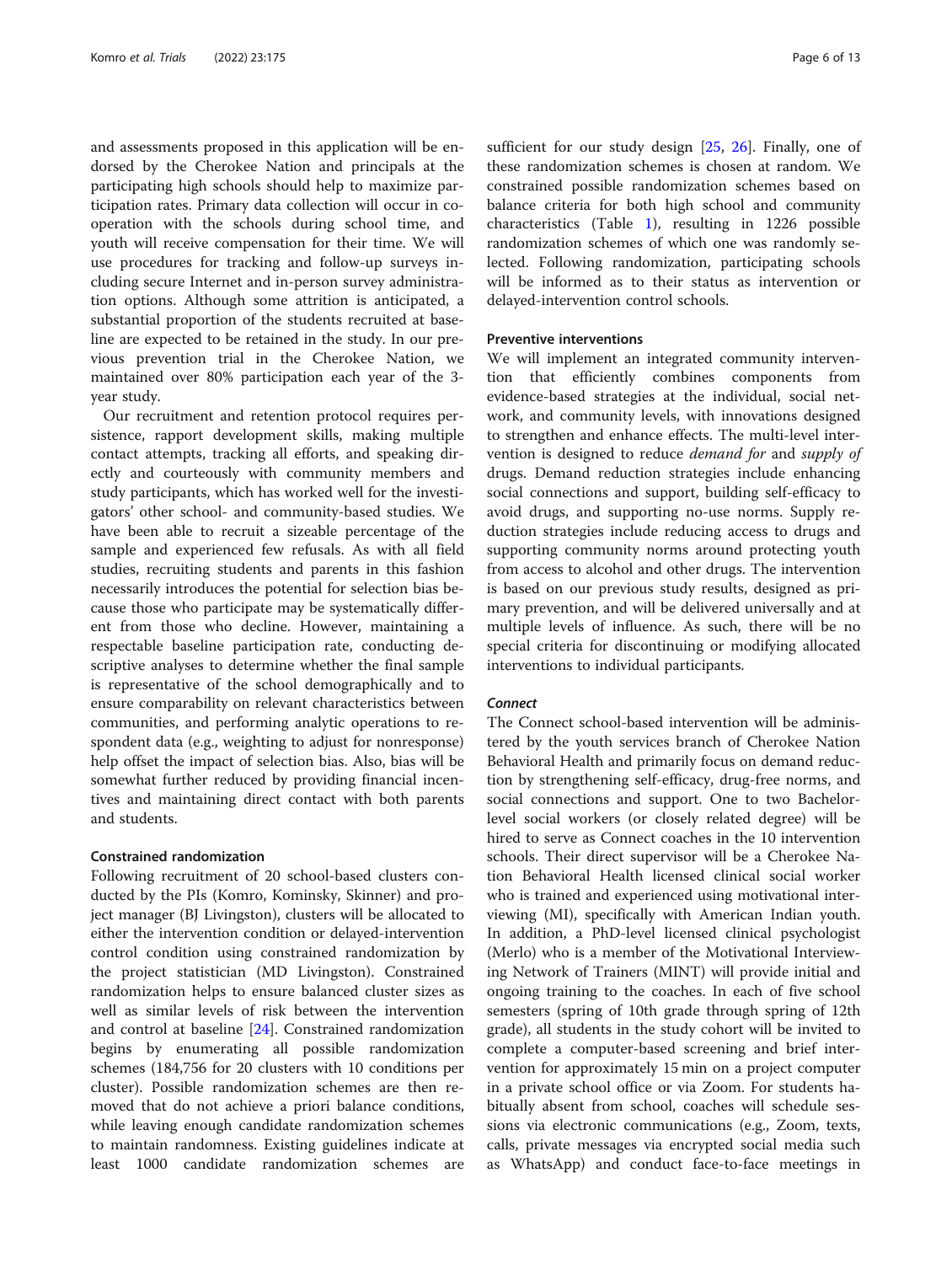| Characteristic                                      | Balance for constrained randomization                 | Source                                                                         |  |
|-----------------------------------------------------|-------------------------------------------------------|--------------------------------------------------------------------------------|--|
| High school                                         |                                                       |                                                                                |  |
| % American Indian                                   | Within 5 percentage points                            | National Center for Education Statistics [27]                                  |  |
| Absenteeism rate                                    | Within 5 percentage points                            | Oklahoma School Report Cards [28]                                              |  |
| % Free/reduced price lunch                          | Within 5 percentage points                            | National Center for Education Statistics [27]                                  |  |
| Rate of substance use incidents<br>per 100 students | Within 0.5 incidents per 100 students                 | Oklahoma Department of Education Annual<br>Incident and Suspension Report [29] |  |
| Four-year graduation rate                           | Within 5 percentage points                            | Oklahoma School Report Cards [28]                                              |  |
| Class size                                          | Within 5 students or 10%                              | National Center for Education Statistics [27]                                  |  |
| Community                                           |                                                       |                                                                                |  |
| Medical marijuana dispensary                        | No more than 1 discrepant community across conditions | OMMA Dispensary List [30]                                                      |  |
| City police                                         | No more than 1 discrepant community across condition  | Google search                                                                  |  |
| Mental health counselors                            | Mean number per condition within 1                    | OK State Board of Behavioral Health-LPC<br>License Search [31]                 |  |

<span id="page-6-0"></span>Table 1 Variables included in constrained randomization

private community settings such as Cherokee Nation clinics.

During the Connect session, the computer-based intervention will screen, assess risk, and initiate MI. MI will be used with low-risk students to affirm the student's decision to avoid drug use and develop personal goals to remain drug-free. For students assessed at moderate or high risk, MI will be conducted to enhance motivation to avoid riskier situations with access to drugs and decrease drug use. Additionally, coaches will have a follow-up appointment within 1 month to monitor each moderate- and high-risk student, adjust goals, normalize setbacks, explore ambivalence about changing relevant behaviors, and provide ongoing support. For high-risk students, a follow-up session with a Connect coach will facilitate connection to substance use and mental health treatment and link students and their guardians to relevant social service resources. The full complement of Cherokee Nation health services is available to any AI youth. Non-Indian youth will be linked with other community services.

Connect coaches will also implement skill training in Youth Mental Health First Aid ([https://www.](https://www.mentalhealthfirstaid.org/about/) [mentalhealthfirstaid.org/about/](https://www.mentalhealthfirstaid.org/about/)) for teachers, other school staff, parents, and community members to expand school and community natural helpers and build a network of trusted support for youth. Youth Mental Health First Aid develops skills to identify youth with mental health and substance use concerns, and how to communicate and intervene to provide support.

# Communities mobilizing for change and action (CMCA)

One to two regional community organizers will be hired to focus on reducing the supply of drugs to youth. Other key goals of CMCA are to empower citizens to make change in their homes and communities, enhance social

connections, and support drug-free norms. CMCA organizers will be supervised, guided, and supported by team members with expertise in community organizing and opioid and other drug prevention and harm reduction. Community organizers will attend a series of project trainings, including ongoing skill-based training. Following initial training and baseline data collection, each organizer will initiate the CMCA intervention, which involves educating and organizing of adult volunteers. We will provide trainings and tools, including Family Action Kits, to support local families, community organizations, and citizens. This will include information on national and local opioid and other drug use; evidence-based policies, programs, and practices; and how to motivate and create family and local citizen action for drug prevention. The six-stage organizing process includes (1) assessment of community conditions, norms, and practices; (2) building family and citizen involvement in prevention; (3) enhancing knowledge and building skills for taking preventive actions; (4) developing action steps; (5) implementing prevention actions; and (6) assessing initial results, celebrating accomplishments, and refining planned next steps for maintaining effort and institutionalizing changes. Potential actions will focus on reducing easy access of alcohol and other drugs to youth and may include educational campaigns, behavioral supports, drug take-back initiatives, strategies to reduce social sources of drugs, and collaborations with law enforcement and other community institutions to prevent and reduce easy drug access for youth. The organizing approach is about empowering citizens, including parents, to take preventive actions and to influence relevant institutional leaders to take actions for structural and sustainable change. Strategic planning meetings with project leadership and organizers will occur multiple times a year and incorporate additional training for the community organizers.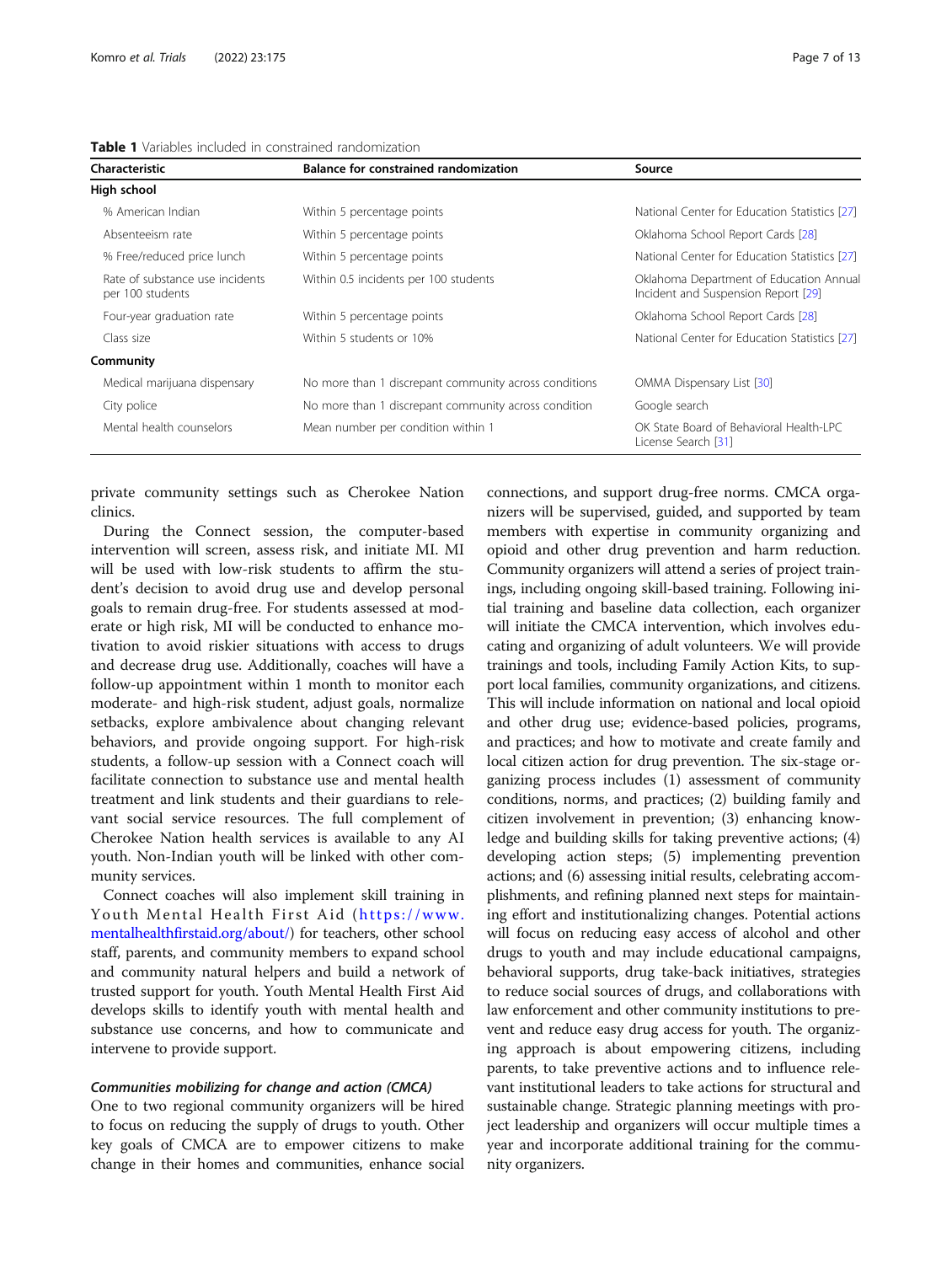# Media

Media campaigns will support the Connect and CMCA interventions and will include (1) earned media (aka "media advocacy" or generated news coverage); (2) strategically designed, timed, and placed paid media; and (3) social media venues such as Facebook, Twitter, Instagram, and lesser-known locally used platforms. Media campaigns will be designed for different segments of the community, including family and other social networks important to youth.

# Primary and secondary outcomes Data collection

Variables of interest will be measured with a self-report survey of the cohort of youth ages 15 to 17 at baseline and followed over 3 years through their transition out of high school (ages 18 to 20). The first survey will be conducted prior to intervention initiation during the fall of the cohort's 10th grade year. Six follow-up surveys will occur, one every 6 months, beginning in the spring of their 10th grade year; follow-ups begin immediately following intervention initiation, and end 6 months following high school graduation. Youth surveys will be administered via a secure Web-based survey using project-owned tablets or personal devices. The selfreport survey administration will primarily take place in schools, with administration at home or other private locations when youth are not present in school. Survey data collection will be incentivized and will vary by survey location. Youth will be invited to participate in each survey regardless of their participation in intervention protocols.

To provide a high level of reliable data, participants who complete the surveys must have full confidence in the investigators and a high level of trust in the data collectors. One aspect of this trust is the absolute protection of the subjects' right to confidentiality. All subjects will be assigned a code number when they are enrolled in the study. This number will be used to identify all materials. Furthermore, the data collected in this study will be protected by the use of two databases. The first includes the names and identification numbers. This file is password protected, encrypted, and accessible to only a small number of project staff. The second file includes identification numbers without any names linked with survey responses. This database is available only to those on the project who need access.

For the Web-based surveys and brief intervention, no user responses will be recorded anywhere on the data entry tablet or computer. Study participants will be assigned unique login IDs and passwords, so the system will "know" who it is when they log on. Database access is controlled through domain-level login credentialing. Study participants have access only through the Web application, which permits only data entry for the logged-in individual. Only the PI and project manager will have direct access to the raw data once it has been entered into the database. Data extracted for preanalysis processing by other software (e.g., SAS) will not contain any personal identifying information.

Quality assurance monitoring of all assessment procedures will be performed on an ongoing basis. Data collectors will be qualified and thoroughly trained in administration of surveys. Oversight of the research activities will be conducted by the PIs, co-investigators, project manager, and evaluation coordinator through one-on-one supervision, weekly meetings, observation, and file review. Daily program operations, staff oversight, training, and quality assurance of protocols for data collection will be monitored by PI Kominsky, the project manager (BJ Livingston), and the evaluation coordinator.

#### Data management

All data collection will take place physically within or near the Cherokee Nation. There will be no data collection at Emory University. Data collected for the study will be transmitted immediately via cellular-connected tablets using Qualtrics to the Emory University server, where checks will be run for data consistency and quality. It is important to note that the schools will not obtain or maintain any individual-level survey results and research staff will not retain any identifying information; thus, there will be no way to link names with survey results. Processes are in place to generate de-identified databases for analyses.

#### Outcome measures

The survey includes common measures developed in collaboration with the HEAL Prevention Cooperative (i.e., 10 research projects and a coordinating center) and were heavily drawn from the PhenX Toolkit on substance use patterns—adolescent module, measured with standard items from the Monitoring the Future (MTF) study [[32\]](#page-12-0). PhenX uses a consensus process and inputs from the scientific community to provide wellestablished, high-quality, low-burden measurement protocols [[https://www.phenx.org/\]](https://www.phenx.org/). Primary outcome measures are number of days during the past 30 days of any (1) alcohol use, (2) heavy alcohol use (defined as having at least four, among young women, or five, among young men, standard alcoholic drinks within a couple of hours), (3) marijuana use, and (4) prescription opioid misuse (defined as "without a doctor's prescription or differently than how a doctor or medical provider told you to use it"). Change in number of days of substance use will be compared between study arms from baseline to 6 months post-on-time high school graduation.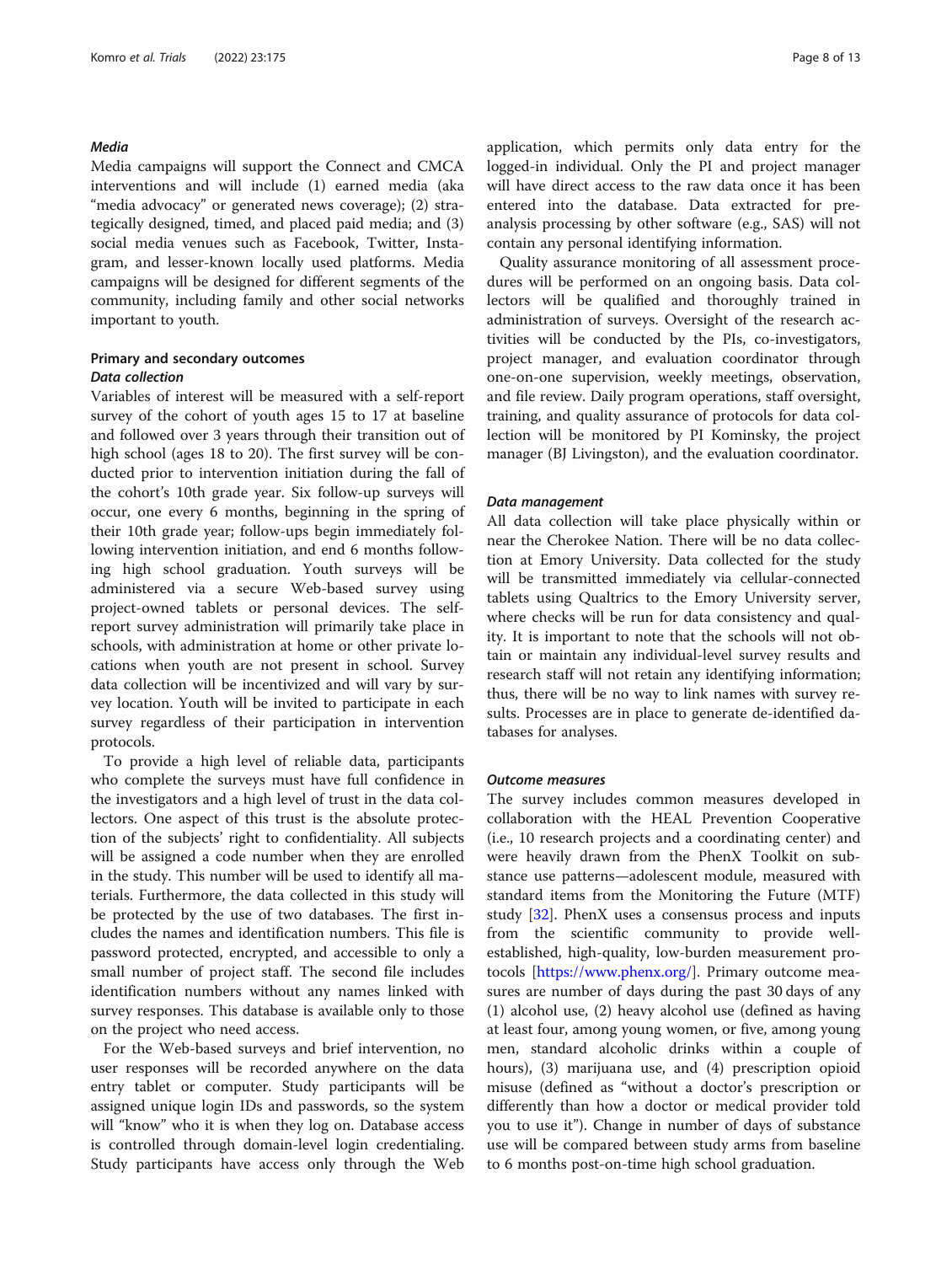Secondary outcomes of key mediators (i.e., hypothesized mechanisms) include social support, perceived availability of drugs, social normative beliefs, selfefficacy, and normative estimates. Social support from parents/caregivers, friends, teachers, and community members is assessed with 24 items which are responded to on a 4-point scale where  $0 =$  never and  $3 =$  often. Ease or difficulty in accessing alcohol, marijuana, and prescription opioids is assessed with 12 items using a 4 point scale where  $0 = \text{very difficult to get and } 3 = \text{very}$ easy to get. Participants will be asked 12 items to assess if they think various social groups disapprove of young people drinking alcohol, using marijuana, and prescription opioid misuse (parents, community adults, peers, self). Responses are given as  $0 =$  do not disapprove,  $1 =$ disapprove, and  $2 =$  strongly disapprove. Self-efficacy is assessed with 4 items asking how easy or hard it would be for participants to ask for help or refuse alcohol or drugs. Responses are given on a 4-point scale, where 0 = very easy and 3 = very hard. Normative estimates of peer drug use (alcohol, marijuana, prescription opioid misuse) are assessed with 3 items asking about how many of their peers in school used drugs in the past year. Possible responses are  $0 =$  none or almost none,  $1 =$  less than half,  $2 =$  about half,  $3 =$  more than half, and  $4 =$  almost all or all. In addition to key outcomes, we will include measures of substance use-related problems (i.e., missed responsibilities, social problems), comorbidities (i.e., depression, anxiety, pain), and possible intervention effect moderators (e.g., age, gender, race/ethnicity, Native American tribal identity, measures of economic and food security).

# Fidelity assessments

Field staff will use laptop computers loaded with research-team-designed management information systems that facilitate their work as well as provide ongoing measures of implementation and progress. Forms include easy-to-use drop-down menus that provide response options for each domain to minimize time burdens associated with completing paperwork and to improve overall efficiency. Students will be given a personal project-generated Connect identification number to access the computer-based intervention; no personal identifying information will be entered into the computer or program. The Connect identification number will allow us to track student participation in the program. In addition, Connect coaches will complete interaction forms following each one-on-one encounter with a student. Coaches will document risk level, behavioral goals, dates of follow-up appointments, and referrals made, if applicable. To assess MI skill among the coaches, during training sessions, coaches will complete mock Connect sessions with an actor who portrays a

typical student. As in our previous trial, to measure fidelity, mock encounters will be video recorded, coded, and rated using the Motivational Interviewing Treatment Integrity Coding System [[33](#page-12-0)]. We will survey high school teachers to assess confidence, skills, and practices of strategies covered in the Youth Mental Health First Aid training. CMCA organizers will document details of all community contacts, action team members, meetings, actions/events, and organizing outcomes achieved. Data will be uploaded each week and reviewed by the project team and used in strategic planning meetings with leadership and field staff. Additionally, we will assess other unrelated prevention activities as documented by a key school representative on an annual survey; we do not request participating schools suspend any ongoing prevention activities.

# Cost assessments

In collaboration with the HEAL Prevention Cooperative (HPC) and coordinating center, we will document costs and collaborate on cost-effectiveness analysis. The cost instrument developed with the HPC economic workgroup will be used to capture activity-based costing.

# Measures

Measures evaluate community and school context, implementation outcomes, and youth outcomes including hypothesized mediators and moderators. Table [2](#page-9-0) displays all study measures, and Supplementary File [1](#page-11-0) provides additional detail for the youth outcomes measures. The survey instruments are available by contacting the corresponding author.

# Data analytic plan

This trial consists of "doubly repeated" measures—repeated measures nested within each student, plus students are nested within schools. To account for both the clustering effect of students nested within schools and repeated measures nested within student, intervention effects on secondary and drug use outcomes will be estimated with generalized linear mixed models specifying a random intercept for each school and allowing withinstudent residuals to be correlated over time. To estimate change in secondary (e.g., perceived drug availability, norms, social support) and primary (e.g., past month number of days of opioid use without a prescription, marijuana use) outcomes due to the intervention, we will begin by analyzing models of the following form:  $g(y)$  =  $\beta_0$  +  $\beta_1$ TimeL +  $\beta_2$ IntG +  $\beta_3$ TimeL\*IntG where g() represents the appropriate link function for outcome y, TimeL is a linear variable representing the survey wave, and IntG is an indicator for the intervention group. The parameter of primary interest is  $\beta_3$ , the difference in slope between the intervention and control group. The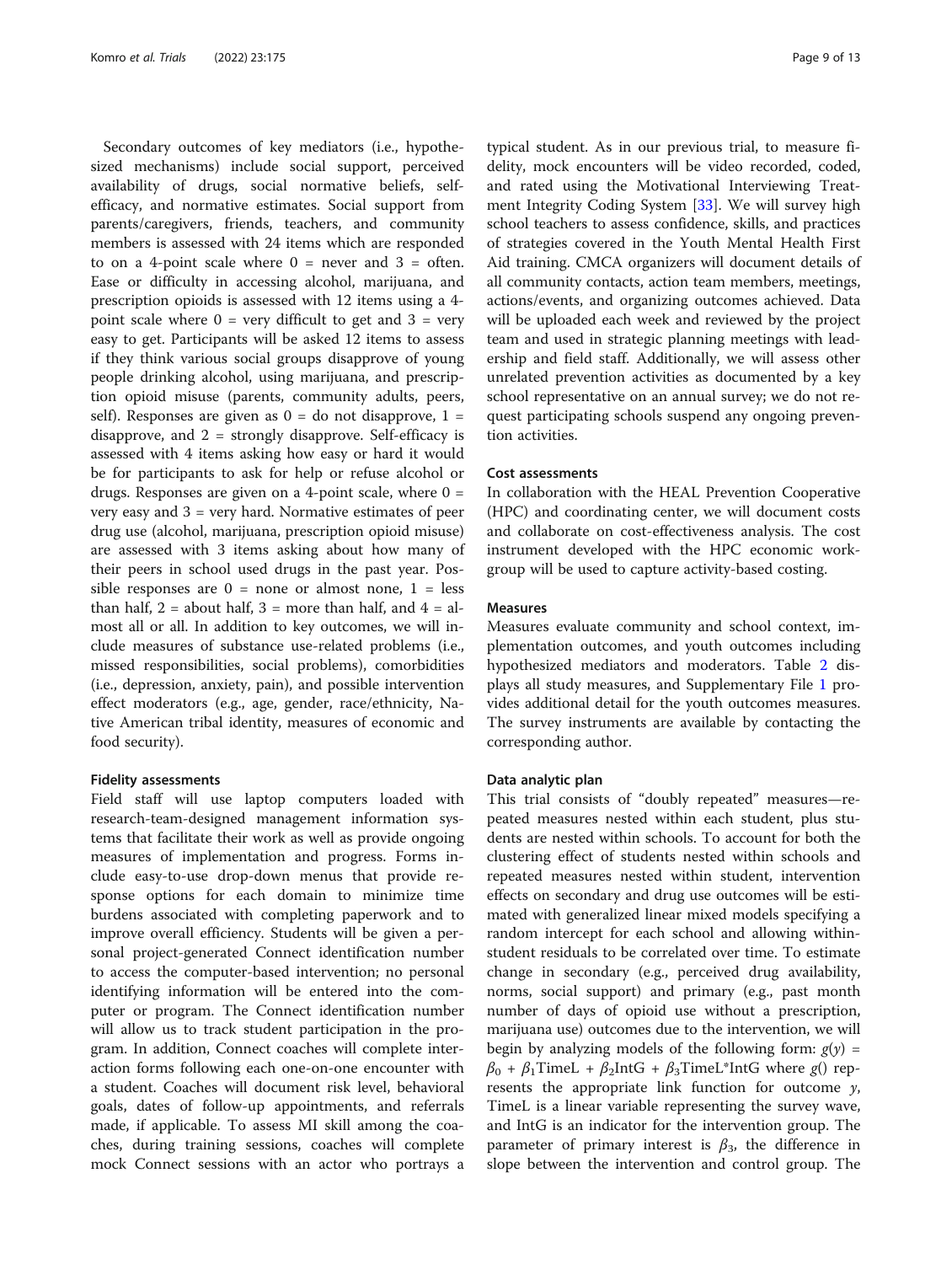<span id="page-9-0"></span>

| Table 2 Study measures by construct |                                                                                                                  |                                                 |                                     |            |
|-------------------------------------|------------------------------------------------------------------------------------------------------------------|-------------------------------------------------|-------------------------------------|------------|
| Construct                           | Measure                                                                                                          | Type                                            | Informant                           | Timing     |
| Context                             |                                                                                                                  |                                                 |                                     |            |
| School                              | School size, race/ethnic composition, etc.                                                                       | Record                                          | Record                              | Year 1     |
| Community                           | Library, churches, city government, police, etc.                                                                 | Record                                          | Record                              | Year 1     |
| Implementation                      |                                                                                                                  |                                                 |                                     |            |
| Connect implementation              | Session attended, risk level, behavioral goals, use of MI                                                        | Session form                                    | Web-based program,<br>Connect coach | Year $2-4$ |
| Connect MI fidelity                 | Motivational Interviewing Treatment Integrity Coding System                                                      | Videotaped coding of Connect<br>coach MI skills | Observer                            | Year $2-4$ |
| Teacher adoption of practices       | practices<br>Confidence, skills, and                                                                             | Survey                                          | Teachers                            | Year $2-4$ |
| CMCA implementation                 | Contacts, action team members, meetings, actions/events, and outcomes achieved                                   | Access database forms                           | CMCA organizers                     | Year $2-4$ |
| Other prevention activities         | Curriculum, screenings, parent education, community prevention, media, etc.                                      | Survey                                          | School representative               | Year $2-4$ |
| Youth measures                      |                                                                                                                  |                                                 |                                     |            |
| Demographics                        | Age, gender, race/ethnicity, tribal citizenship, tribal identity, free/reduced price lunch                       | Survey                                          | Youth                               | Year $2-5$ |
| Mediators                           | Social support, perceived availability of drugs, social normative beliefs, self-efficacy,<br>normative estimates | Survey                                          | Youth                               | Year $2-5$ |
| Others                              | Depression, anxiety, pain, future aspirations                                                                    | Survey                                          | Youth                               | Year $2-5$ |
| Primary outcomes                    | Past 30-day use of alcohol, marijuana, prescription opioid misuse                                                | Survey                                          | Youth                               | Year $2-5$ |
|                                     |                                                                                                                  |                                                 |                                     |            |

| )<br>5<br>$\frac{1}{2}$              |
|--------------------------------------|
| J                                    |
| וו ממחירווימר מו<br>)<br>D<br>)<br>5 |
|                                      |
|                                      |
|                                      |
|                                      |
|                                      |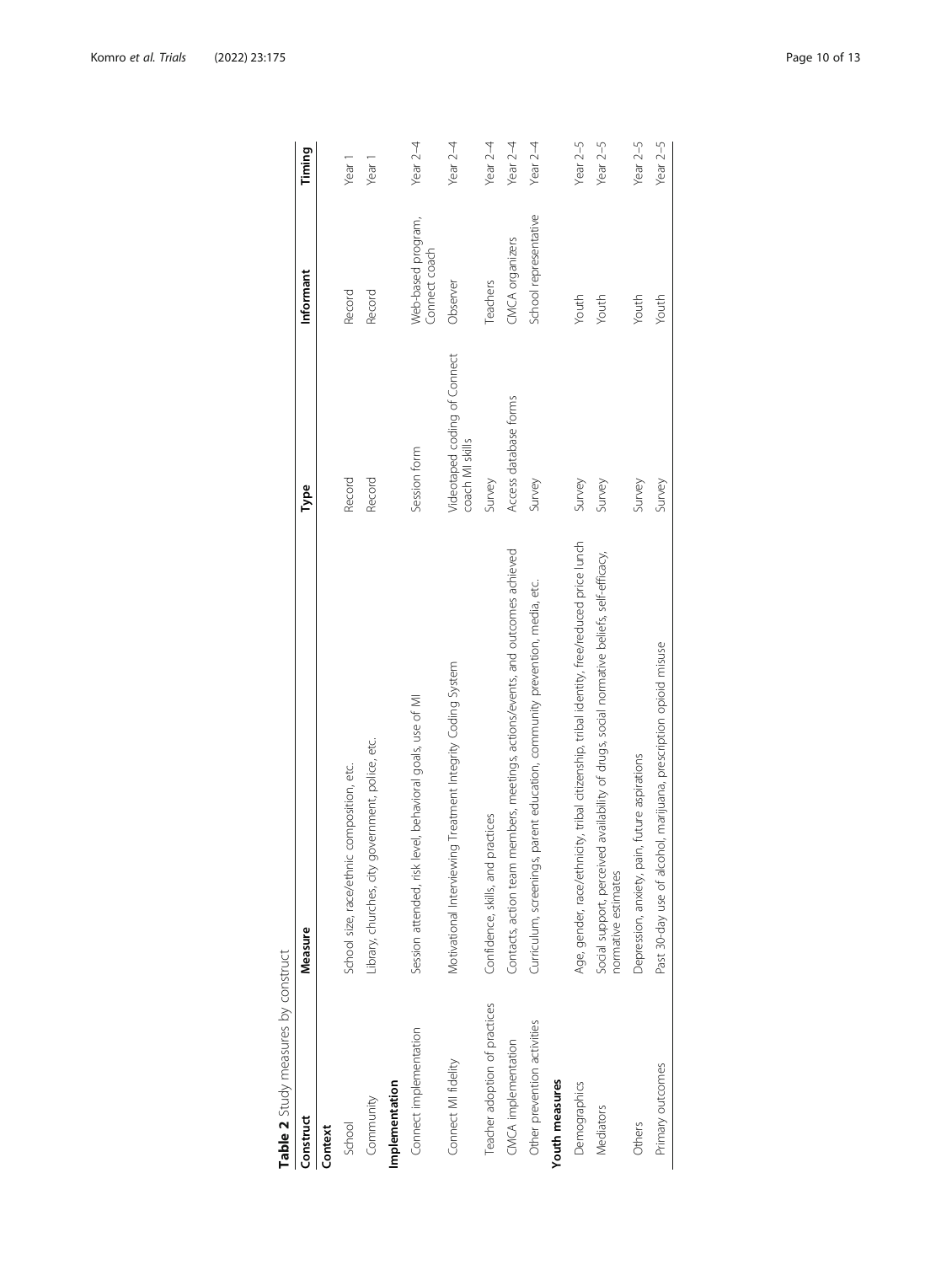link function  $g()$  will be chosen to properly model the distribution for each outcome. If it is found that a linear slope does not fit the shape of the intervention curve well, we will fit models of the following form:  $g(y) = \beta_0 +$  $\beta_{1-5}$ TimeFE +  $\beta_6$ IntG +  $\beta_{7-11}$ TimeFE\*IntG. This model is similar to the previous model except the linear variable for time has been replaced with a series of fixed effects (TimeFE) to allow for a non-linear pattern of change over time. For this model, the parameters  $\beta_{7-11}$ must be tested jointly using a likelihood ratio test comparing the proposed model and a model where  $\beta_{7-11}$  are fixed to 0. Attrition will be accounted for in all analyses by full information maximum likelihood [[34\]](#page-12-0).

Cost analyses will be based on methods described by Miller and Levy [\[35\]](#page-12-0) and will incorporate the Society for Prevention Research endorsed standards for economic evaluations [[36](#page-12-0)]. Implementation costs will be captured prospectively by including measures of resource use into intervention process evaluation forms. We will collect data on several outcomes: (1) minimum staff to implement the project, (2) local needs (e.g., office space, telephone, local travel), (3) training and technical assistance, (4) opportunity and marginal costs (e.g., support from volunteers), and (5) costs for drug-related problems (e.g., car crashes, emergency department).

# Power

The proposed analytic approach is well-powered to achieve primary study aims. We estimated the statistical power to detect a change in the trajectory over time between intervention and control conditions using PROC GLMPOWER in SAS v9.4. To account for clustering within school and autocorrelation within student, we estimate power for a multivariate model equivalent to our planned "doubly repeated" mixed-effects models previously described. Final multivariate correlation matrices are calculated by taking the Kronecker product of a compound symmetric matrix for students nested within schools (ICC =  $0.01$  to  $0.05$ ) and a LEAR matrix for survey waves nested within student ( $\rho = 0.3$ ,  $\delta = 0.2$ ). The specified LEAR structure allows within student autocorrelation to decay more slowly than the AR(1) structure, which is appropriate for adolescent substance use behaviors [[37](#page-12-0)]. To be conservative in our power estimates, we treat time as a fixed effect in all power calculations. Should we determine that linear time trends provide an appropriate fit, power will exceed what is reported below. All power estimates assume a type-1 error rate of 0.05 and 20 balanced schools. While we expect low attrition rates due to planned follow-up procedures, we conservatively assume a 20% attrition rate by specifying the within-school sample size as 46 (an average of 57 10th graders per school times 0.8). Our primary and secondary outcomes are continuous scales or count data. We approximate power for both by

treating all outcomes as Gaussian. Assuming a linear intervention effect through post-high school follow-up, we are powered at the 0.8 level to detect a standardized mean difference of 0.32 at an ICC of 0.01 and 0.47 at an ICC of 0.05 at the end of follow-up.

#### Monitoring

A Data Monitoring Committee and formal stopping guidelines were not considered as this is a low-risk preventive intervention. The principal investigator will be responsible for monitoring the safety and efficacy of this trial, executing the Data and Safety Monitoring (DSM) plan, and complying with the reporting requirements to the funding agency and Cherokee Nation IRB. The annual DSM report will include the participants' sociodemographic characteristics, expected versus actual recruitment rates, any regulatory issues that occurred during the past year, summary of adverse events and serious adverse events, and any actions or changes with respect to the protocol. Reporting guidelines will be followed for any unanticipated adverse events and serious adverse events. The investigators have developed a detailed plan for protection of data, mandatory reporting, and addressing a distressed participant that will be applied during the study. There is no anticipated harm for trial participation and no plans for post-trial care. The Cherokee Nation IRB will review and approve all products for dissemination, including presentations and publications.

# Discussion

# Innovation

The innovation of the trial is summarized with three core ideas: combination, integration, and partnership. We combine effective strategies from different levels of influence in socio-ecological models (individual, school, family, community). We combine our longstanding experience and success with adolescent drug prevention with a renewed focus on the developmentally critical (especially for opioid misuse) transition from adolescence to adulthood—from high school to post-secondary education, training, and employment opportunities and into independent adult roles in the community, tribe, and society. We integrate two well-designed, tested, and effective interventions—CMCA and Connect—which to date have been treated as independent interventions (and both found to be effective), into a single mutually reinforcing intervention supported with strategic media. The intervention is theoretically informed, drawing from an integration of diverse theories from psychological, social-psychological, sociological, social work, public policy, and political science fields. This enhances likelihood of improving individuals' resistance to drug misuse; altering the functioning of social groups; changing structures, procedures, and processes of local institutions; and strengthening community connectedness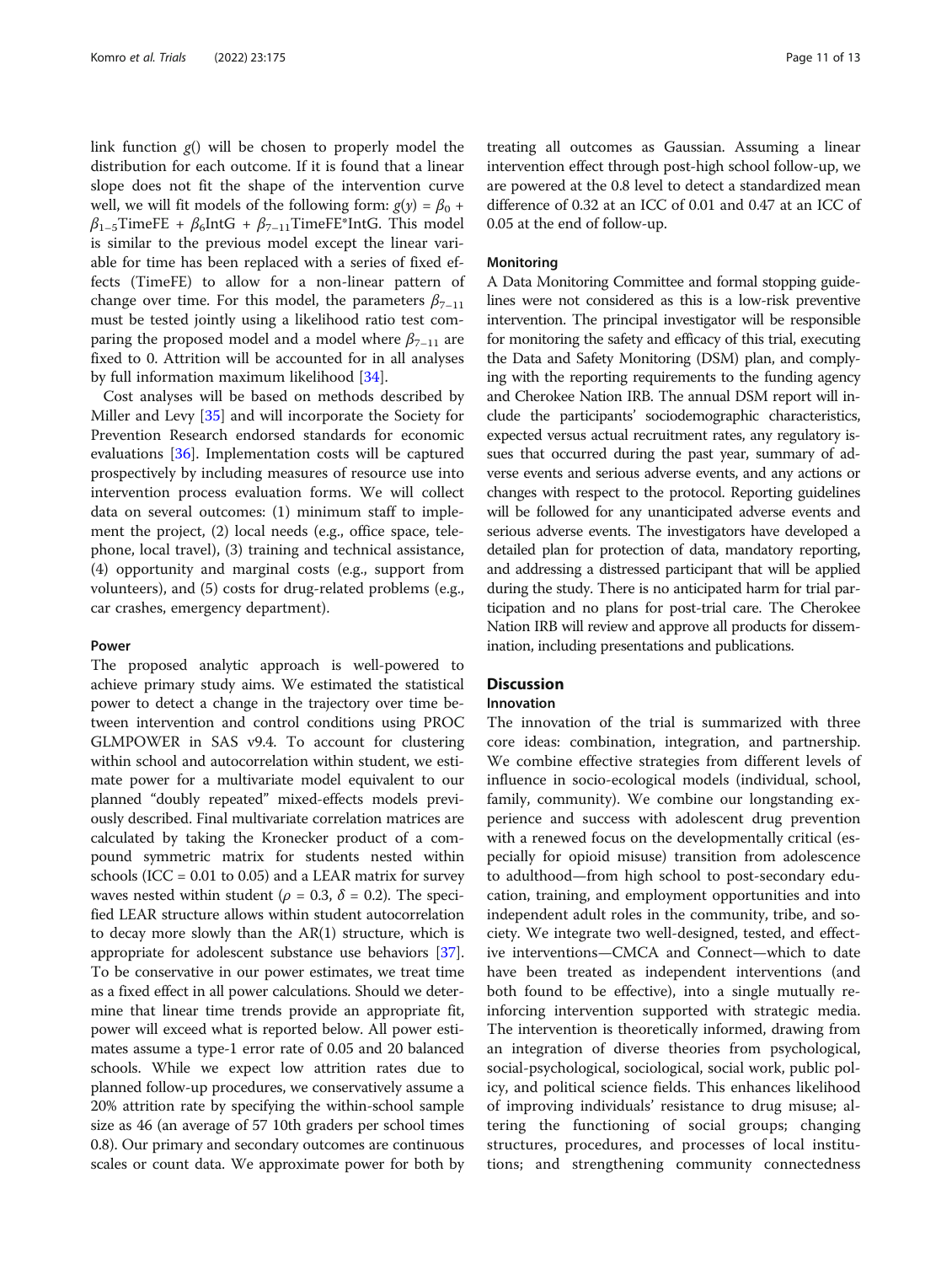<span id="page-11-0"></span>and anti-drug-misuse norms. Importantly, we administer and oversee implementation of the intervention through Cherokee Nation Behavioral Health, enhancing uptake of the intervention to other sites after the research trial, and substantially improving long-term sustainability. Finally, the proposed trial is innovative because of the depth of partnership. The Cherokee Nation reservation, unlike other reservations, includes citizens of other AI tribes as well as a substantial White population. The intervention will be universally implemented to all, and the project creates the necessary structures and processes to help serve the needs of all (e.g., referrals for special services or treatment). The community environments are complex, with overlapping jurisdictions and responsibilities of the Cherokee Nation with municipalities, counties, school districts, policing agencies, and health systems. The Cherokee Nation has longstanding patterns of partnership across these elements that will be further enhanced during implementation of the trial.

#### **Limitations**

The current study only recruits schools within or near the boundaries of the Cherokee Nation in northeastern Oklahoma, and therefore, the generalizability may be limited to rural communities in or near American Indian reservations. The outcome evaluation is limited to one cohort of youth who will be exposed to the school and community interventions; therefore, the outcomes will not capture potential effects of the community intervention on other youth. The delayed-intervention control group will likely be implementing other prevention activities, which we will measure with an annual survey. Therefore, the effects of the intervention are in comparison to prevention as usual.

# Conclusion and impact

In summary, the proposed trial is significant because it (1) focuses on primary prevention—reducing initiation and early use—rather than secondary prevention to reduce harm among users, (2) focuses on at-risk rural and AI populations, (3) is conducted in close collaboration with the Cherokee Nation (the largest tribe), (4) enhances previously tested and effective CMCA and Connect interventions specifically for opioid misuse and other drug prevention, and (4) evaluates effects and mechanisms of the enhanced intervention using a rigorous randomized cluster trial with well-established measurement and implementation processes.

# Trial status

ClinicalTrials.gov Identifier: [NCT04839978](https://clinicaltrials.gov/ct2/show/NCT04839978). First posted and registered on April 9, 2021; last update posted on January 26, 2022 (version 4). Recruitment will begin in

# September 2021 and end in August 2024. [https://](https://clinicaltrials.gov/ct2/show/NCT04839978) [clinicaltrials.gov/ct2/show/NCT04839978](https://clinicaltrials.gov/ct2/show/NCT04839978)

#### Supplementary Information

The online version contains supplementary material available at [https://doi.](https://doi.org/10.1186/s13063-022-06096-0) [org/10.1186/s13063-022-06096-0.](https://doi.org/10.1186/s13063-022-06096-0)

Additional file 1. Detailed Measures Table. Additional file 2. SPIRIT 2013 Checklist Additional file 3. CONSORT 2010 Checklist for Cluster Randomized Trial.

#### Acknowledgements

We acknowledge the trust and partnership of school districts, community members, and study participants to engage with us in this trial.

#### Sponsorship

Emory University and Cherokee Nation have a Reliance Agreement, with Cherokee Nation designated to provide trial oversight via Institutional Review Board (IRB) review of the study. As such, the Cherokee Nation IRB (U.S.A. Federal-wide Assurance #0000047) is responsible for the ethical oversight of the trial. Dr. Sohail Khan is the Director of Health Research for the Cherokee Nation and Chair of the Cherokee Nation IRB. Address: Cherokee Nation, Attn: Cherokee Nation IRB, P.O. Box 948, Tahlequah, OK 74465-0948. Telephone: 918-453-5000, ext. 5187. Email: [irb@cherokee.org.](mailto:irb@cherokee.org) The sponsor played no part in the study design and writing of the protocol. The Cherokee Nation IRB reviews and approves all dissemination products.

#### Authors' contributions

KAK, TKK, JRS, MDL, HLFC, and ACW developed the overarching scientific aims and design of the project. KAK, TKK, JRS, MDL, BJL, CMB, ALW, HLFC, and ACW participated in the development and operationalization of the study methods and worked with KAK to obtain institutional review board approval. KAK, TKK, JRS, and BJL are supporting study recruitment. TKK, BJL, CMB, and ALW are supporting data collection. KAK, JRS, BJL, KA, ANL, CMB, DWP, LJM, HLFC, and ACW developed study implementation strategies. All authors contributed to the development, drafting, or review of the manuscript and adhered to the authorship guidelines of Trials. All authors approved the final manuscript and agreed to publication. No professional writers have been involved.

#### Funding

Research reported in this publication was supported by the National Institute On Drug Abuse of the National Institutes of Health through the NIH HEAL Initiative under Award Numbers UG3DA050234 and UH3DA050234 to Emory University [principal investigator (PI) Komro; sub-award to Cherokee Nation, PIs Kominsky, Skinner]. The content is solely the responsibility of the authors and does not necessarily represent the official views of the National Institutes of Health or its NIH HEAL Initiative. The award was issued as a Cooperative Agreement in which NIH scientific involvement is anticipated in the performance of the trial. Dr. Kathy Etz is the NIH Project Scientist for this Cooperative Agreement and will participate as a co-investigator. The funder played no role in the study design and writing of the protocol, or the decision to submit the protocol for publication.

#### Availability of data and materials

Please contact the lead author for more information. The researchers at Emory University, in partnership with Cherokee Nation Behavioral Health, agree to securely collect, and store project data and further agree to share the study data, provided all data requests are reviewed and approved by the Cherokee Nation IRB. It is the responsibility of any external party requesting access to project data to request in writing to the project PI the specific data requested and to apply to the Cherokee Nation IRB for such access according to procedures promulgated by the Cherokee Nation. Furthermore, any such access is conditional on meeting all requirements specified by the Cherokee Nation IRB.

Trial results will be disseminated through scientific publications, professional conferences, written reports, and in-person and Zoom meetings, and to our